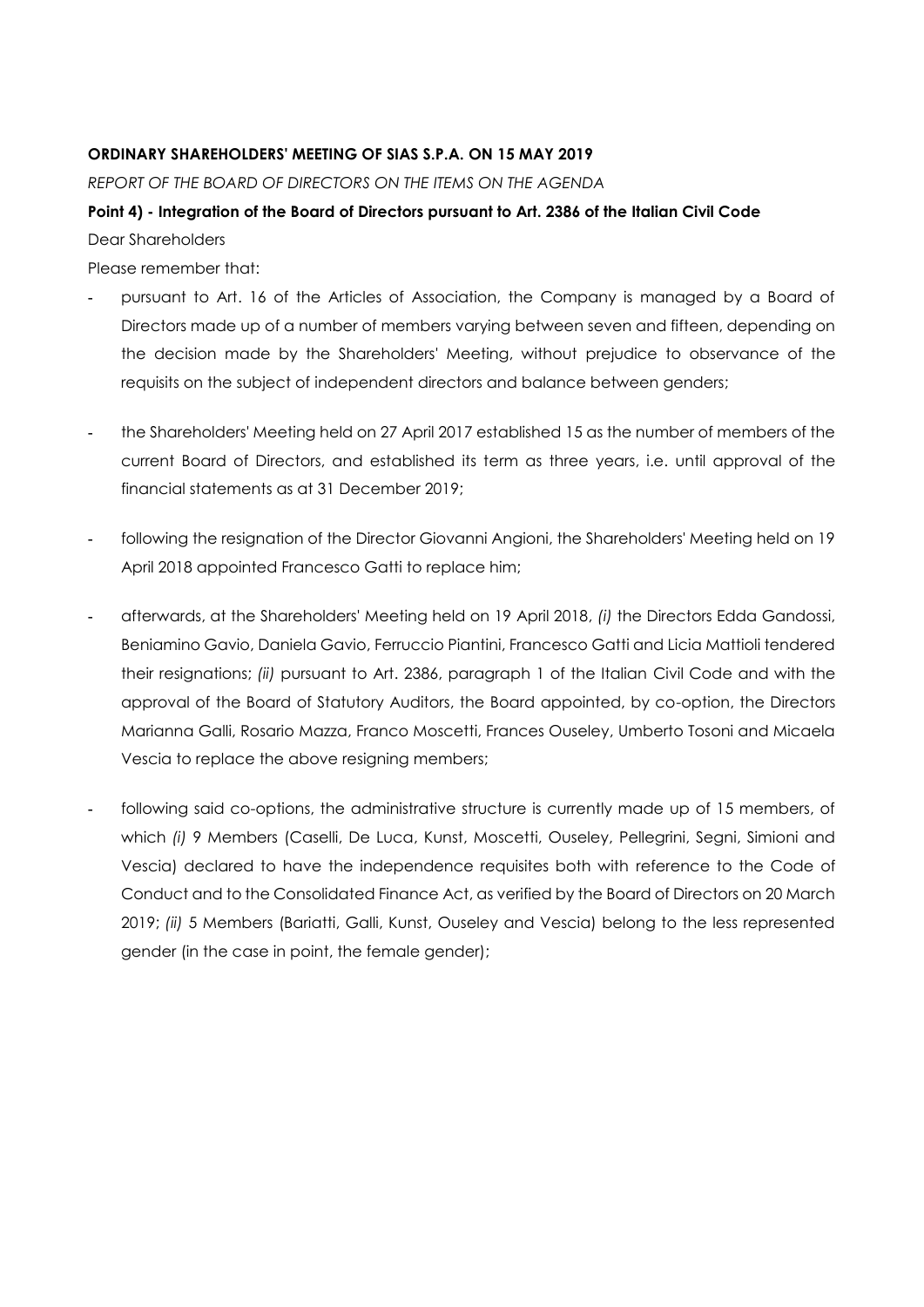- **-** the co-opted Members will remain in office until the next Shareholders' Meeting called to approve the financial statements as at 31 December 2018;
- **-** in view of the inapplicability of the statutory list voting mechanism to the case in point, the Shareholders' Meeting will be called upon to resolve, with the legal majorities, the appropriate measures regarding the composition of the Board, in any case without prejudice to the regulatory requirements on the subject of independent directors and balance between genders.

In light of the above, the Shareholders' Meeting is called upon to take the opportune decisions regarding the composition of the Board.

To this end, this explanatory report also containing proposals concerning shareholders' meeting decisions has been prepared by the Board and placed at the disposal of the Shareholders.

Please note that as part of the functions assigned to it and bearing in mind the recommendations of the Code of Conduct of Listed Companies, the Appointments and Remuneration Committee of the Company met on 12 March 2019 in order to support the Board in drawing up the aforesaid proposals to submit to the Shareholders' Meeting.

The Committee pointed out that the Board had undergone a significant evolution that led to a mixture of board figures characterised by a solid professional background, a good variety (in terms of gender, age, sector and nationality) and an overall adequate experience in running large companies and listed groups. Also pointed out were good cooperation, a climate of basic discussion and debate, and the important value represented by the variety and complementarity of the individual expertise.

The high number of independent directors was also positively evaluated. By guaranteeing their thirdparty roles as regards the positions of management or of the majority shareholder, they demonstrate a pro-active attitude in the board's works and on the committees.

These considerations are in line with what emerged during the annual self-assessment of the Board, which was discussed during the board meeting held on 20 March 2019.

In consideration of the above, in order to retain the value represented by the variety and complementarity of the individual expertise currently present in the Board and by the structure that is well-balanced between the independent and non-independent members, and in order to observe the balance of gender, the Committee has recommended confirmation of the co-opted Directors.

Please also note that Marianna Galli has already informed the Board that for professional reasons she is unavailable to accept any recandidacy as Director of the Company.

Having taken this into consideration as well as the upcoming Shareholders' Meeting, the Committee has recommended to directly refer all decisions regarding the replacement of Ms Galli to the will of the Shareholders, without prejudice to observance of balance of gender.